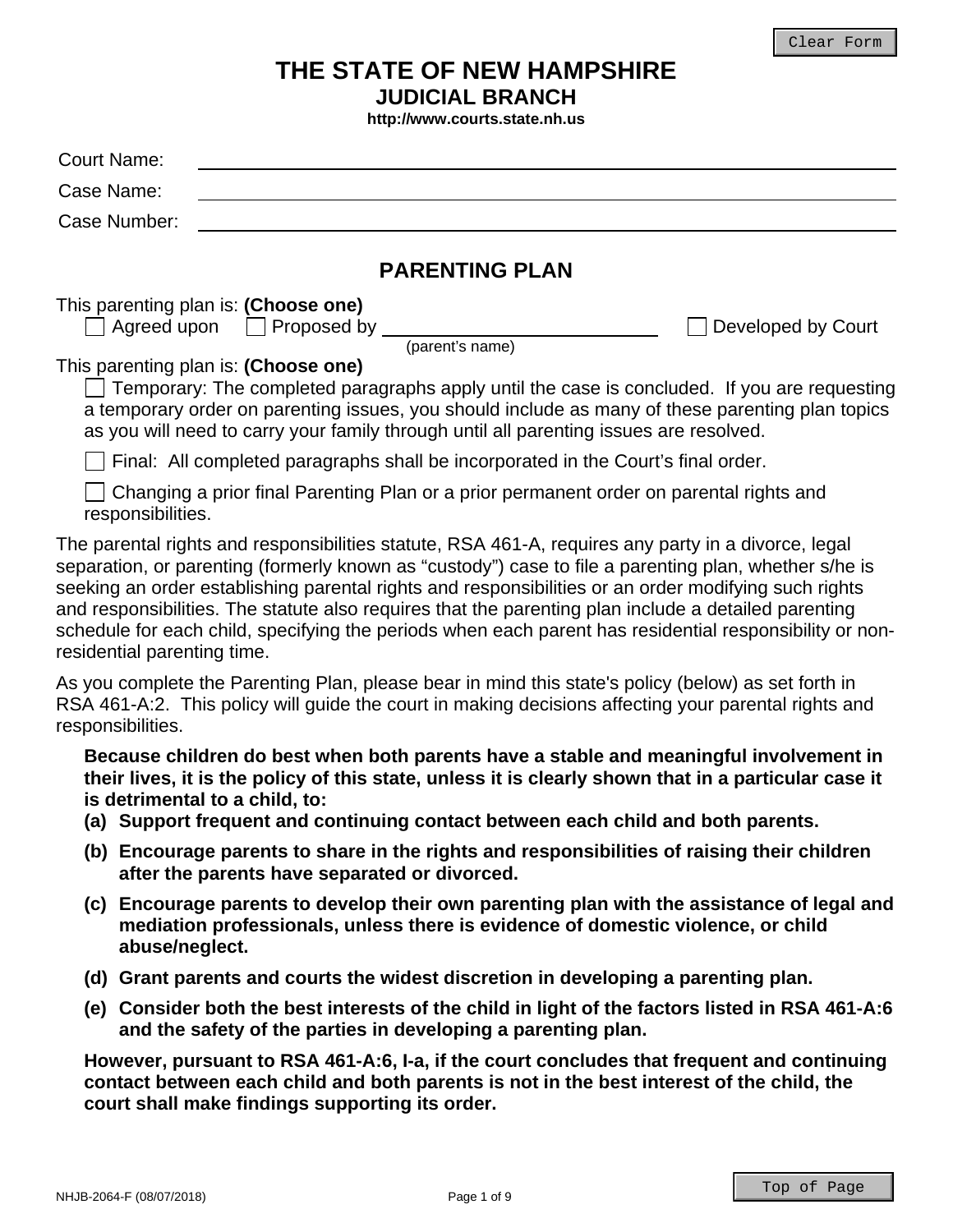**Case Name:**  1. 2. 3. 4.  $5.$ **Case Number: PARENTING PLAN**  This parenting plan is for the following child(ren) born to, or adopted by, the parties: Full Name Date of Birth Full Name Date of Birth  $5.6.$  6.

### **A. Decision-Making Responsibility:**

1. Major Decisions: These include, but are not limited to, decisions about the child(ren)'s

education, non-emergency health and dental care, and religious training: **(Choose one)** 

 $\Box$  (a) Joint Decision-Making: Both parents shall share in the responsibility for making major decisions about the child(ren).

Note: If parents have joint decision-making responsibility, RSA 461-A:4 requires parenting plans to include the legal residence of each parent unless the court finds that there is a history of domestic abuse or stalking or that including such information would not be in the best interest of the child(ren). If the parenting plan includes a parent's residence, the parent shall be responsible for promptly notifying the court and the other parent of any change in residence. The failure to provide such information may result in a finding of contempt of court.

Legal Residence of (parent's name)

 $\overline{a}$  $\overline{a}$  $\overline{a}$ 

 $\overline{a}$  $\overline{a}$ l

Legal Residence of  $\sqrt{p}$  (parent's name)

The court finds that there is a history of domestic abuse or stalking or that including such information would not be in the best interest of the child(ren).

 (b) Sole Decision-Making: (parent's name) shall have sole decision-making authority on major decisions about the child(ren).

2. Day-To-Day Decisions: Each parent shall make day-to-day decisions for the child(ren) during the time he/she is caring for the child(ren). This includes any emergency decisions affecting the health or safety of the child(ren). A parent who makes an emergency decision shall share the decision with the other parent as soon as reasonably possible.

## 3. Other Provisions:

## **B. Residential Responsibility & Parenting Schedule:**

## 1. Routine schedule: **(Choose one)**

 $\Box$  (a) Set forth the detailed parenting schedule for the child(ren) specifying periods when each parent has residential responsibility or non-residential parenting time (such as dinners or other parenting time that is not overnight).

l NOTE: Neither parent shall be described as having the child "reside primarily" with him or her or as having "primary residential responsibility" or "custody" or be designated as the "primary residential parent":

 $\overline{a}$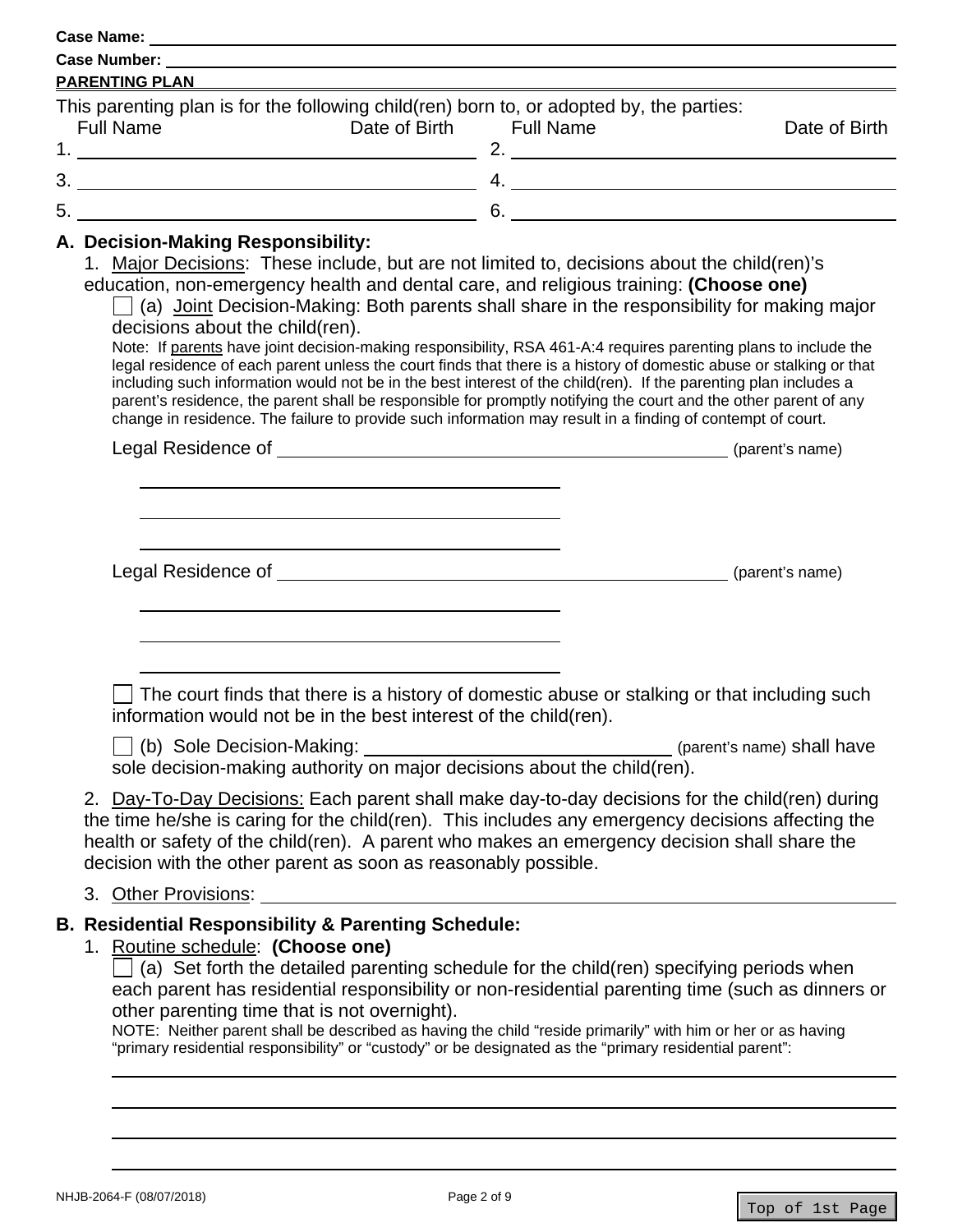| <b>Case Number:</b>                                                                                                                                                                                                                                                                                                                                                           |
|-------------------------------------------------------------------------------------------------------------------------------------------------------------------------------------------------------------------------------------------------------------------------------------------------------------------------------------------------------------------------------|
| <b>PARENTING PLAN</b>                                                                                                                                                                                                                                                                                                                                                         |
|                                                                                                                                                                                                                                                                                                                                                                               |
|                                                                                                                                                                                                                                                                                                                                                                               |
|                                                                                                                                                                                                                                                                                                                                                                               |
|                                                                                                                                                                                                                                                                                                                                                                               |
|                                                                                                                                                                                                                                                                                                                                                                               |
|                                                                                                                                                                                                                                                                                                                                                                               |
|                                                                                                                                                                                                                                                                                                                                                                               |
|                                                                                                                                                                                                                                                                                                                                                                               |
|                                                                                                                                                                                                                                                                                                                                                                               |
|                                                                                                                                                                                                                                                                                                                                                                               |
|                                                                                                                                                                                                                                                                                                                                                                               |
|                                                                                                                                                                                                                                                                                                                                                                               |
|                                                                                                                                                                                                                                                                                                                                                                               |
|                                                                                                                                                                                                                                                                                                                                                                               |
|                                                                                                                                                                                                                                                                                                                                                                               |
|                                                                                                                                                                                                                                                                                                                                                                               |
|                                                                                                                                                                                                                                                                                                                                                                               |
|                                                                                                                                                                                                                                                                                                                                                                               |
| <u> 1980 - Johann Barn, mars an t-Amerikaansk politiker (</u><br>(b) The child(ren) shall reside solely with<br>(parent's name).<br>Based on the following, the court concludes that frequent and continuing contact between each<br>child and both parents is not in the best interest of the child and makes the following findings in<br>support of this order:            |
|                                                                                                                                                                                                                                                                                                                                                                               |
|                                                                                                                                                                                                                                                                                                                                                                               |
|                                                                                                                                                                                                                                                                                                                                                                               |
|                                                                                                                                                                                                                                                                                                                                                                               |
| 2. Holiday and Birthday Planning: (Choose (a), (b), or (c))<br>(a) No holiday and birthday schedule shall apply. The routine schedule set forth above<br>shall apply.                                                                                                                                                                                                         |
| (b) Holiday and birthday parenting time shall be as the parties agree.                                                                                                                                                                                                                                                                                                        |
| (c) The holidays and birthday(s) listed below should be shared as described. Specify start                                                                                                                                                                                                                                                                                    |
| and end times and days/dates as necessary. (For example, Thanksgiving: One parent-even<br>years, other parent-odd years, starting on the Wednesday prior to Thanksgiving at 6pm,<br>ending the Friday after Thanksgiving at 6pm). Parenting time on holidays and birthdays which<br>are not checked and described shall be according to the routine schedule set forth above. |
|                                                                                                                                                                                                                                                                                                                                                                               |
|                                                                                                                                                                                                                                                                                                                                                                               |
|                                                                                                                                                                                                                                                                                                                                                                               |
|                                                                                                                                                                                                                                                                                                                                                                               |
| Thanksgiving research and the contract of the contract of the contract of the contract of the contract of the contract of the contract of the contract of the contract of the contract of the contract of the contract of the                                                                                                                                                 |
|                                                                                                                                                                                                                                                                                                                                                                               |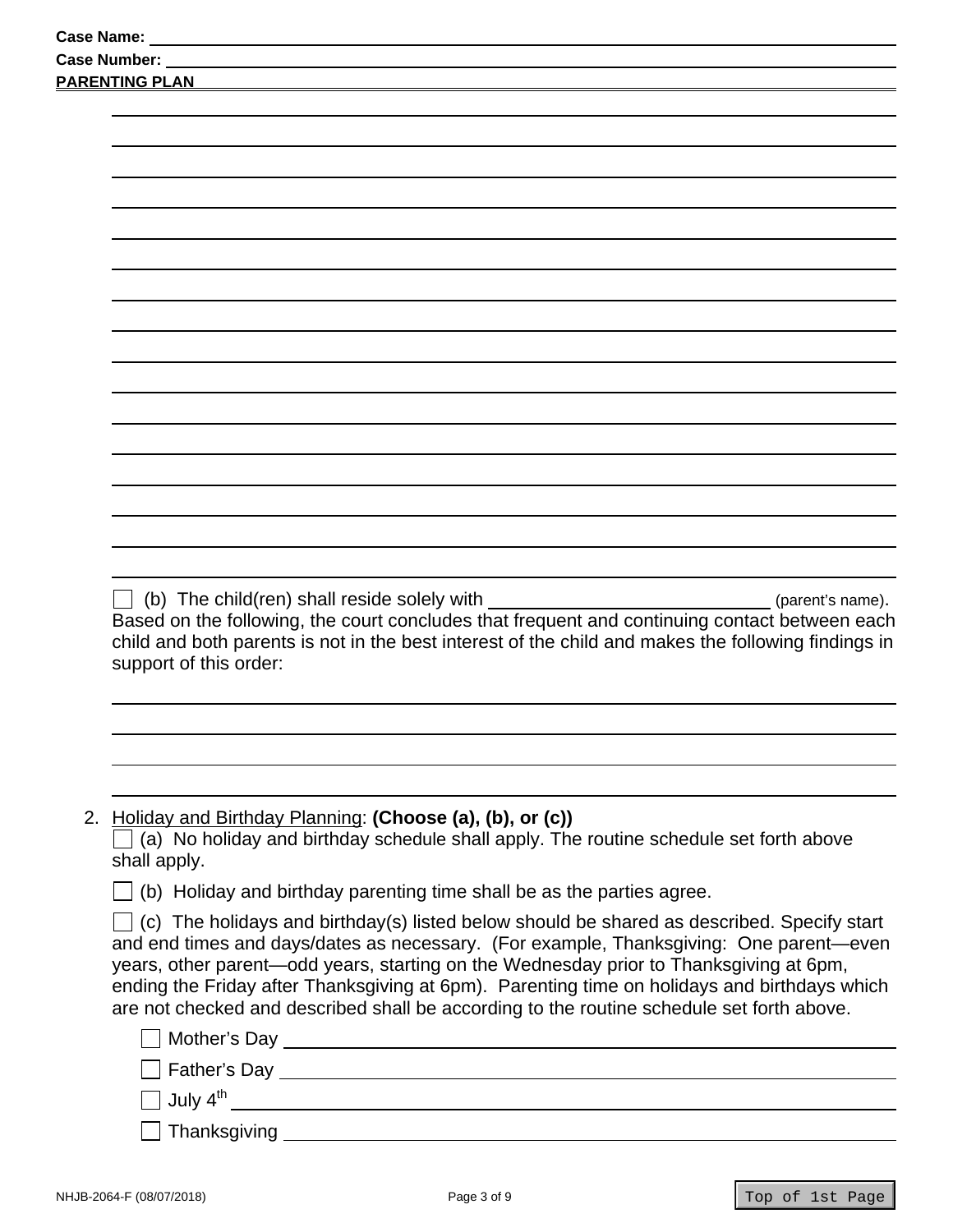| <b>PARENTING PLAN</b>                                                                                                                                                                                                               |
|-------------------------------------------------------------------------------------------------------------------------------------------------------------------------------------------------------------------------------------|
|                                                                                                                                                                                                                                     |
|                                                                                                                                                                                                                                     |
|                                                                                                                                                                                                                                     |
|                                                                                                                                                                                                                                     |
|                                                                                                                                                                                                                                     |
| Other religious, civil and family celebrated special occasions:                                                                                                                                                                     |
|                                                                                                                                                                                                                                     |
| 3. Three-day weekends: (Choose (a), (b), or (c))<br>(a) No three-day weekend schedule shall apply. The routine schedule set forth above shall<br>apply.                                                                             |
| $\Box$ (b) The parent exercising parenting time on the weekend before a Monday holiday shall<br>have parenting time on that Monday holiday.                                                                                         |
| $\Box$ (c) The three-day weekends listed below should be shared as listed and described.<br>Parenting time on three-day weekends which are not checked and described shall be<br>according to the routine schedule set forth above. |
|                                                                                                                                                                                                                                     |
|                                                                                                                                                                                                                                     |
| Memorial Day News And Day News And Day News And Day News And Day News And Day News And Day News And Day News And Day News And Day News And Day News And Day News And Day News And Day News And Day News And Day News And Day N      |
|                                                                                                                                                                                                                                     |
|                                                                                                                                                                                                                                     |
|                                                                                                                                                                                                                                     |
| 4. Vacation Schedule:                                                                                                                                                                                                               |
| (a) December Vacation: (Choose one)<br>(i.) No December vacation schedule shall apply. The routine schedule set forth above<br>shall apply.                                                                                         |
| (ii.) The parent exercising parenting time with the child (ren) on Christmas Eve (as<br>outlined above) shall have the following additional parenting time with the child(ren) over<br>the December vacation:                       |
|                                                                                                                                                                                                                                     |
| The parent exercising parenting time with the child(ren) on Christmas Day (as outlined<br>above) shall have the following additional parenting time with the child(ren) over December<br>vacation:                                  |
|                                                                                                                                                                                                                                     |
|                                                                                                                                                                                                                                     |

(iii.) The above choices do not fit this parenting situation. Instead, the residential schedule for the child(ren)'s December vacation shall be as follows:

l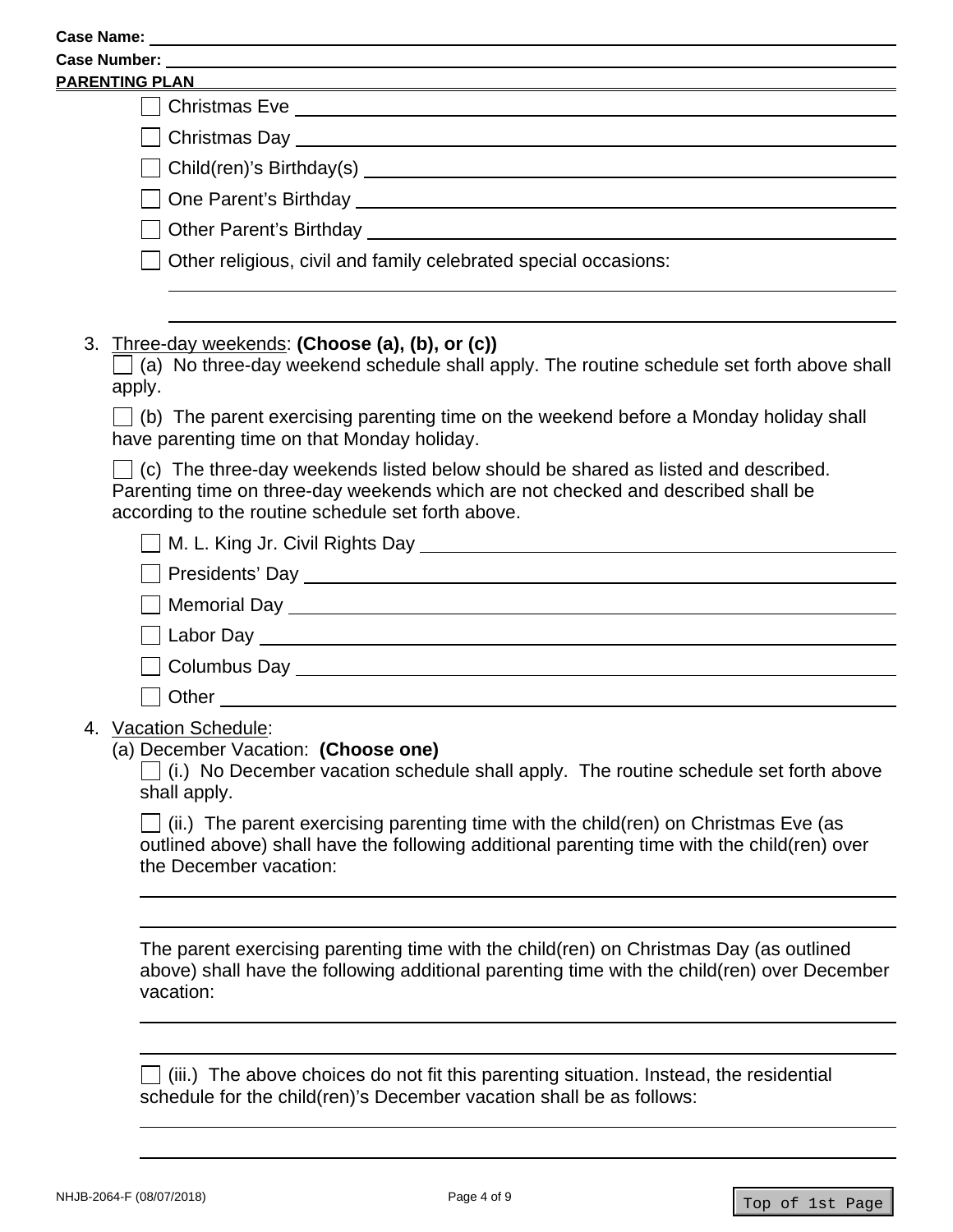# **Case Number:**

### **PARENTING PLAN**

l

 $\overline{a}$ 

 $\overline{a}$ 

l

 $\overline{a}$ 

(b) February, April, and Summer Vacations. Specify the day of the week vacation starts and ends, if necessary. **(Choose one)** 

 $\Box$  (i.) No February, April, or summer vacation schedule shall apply. The routine schedule set forth above shall apply.

 $\Box$  (ii.) The child(ren) shall reside with l (iii.) The children shall reside with (parent's name) during February vacation, except for the following days and times when the child(ren) shall be with the other parent:

The child(ren) shall reside with  $\blacksquare$ during April vacation, except for the following days and times when the child(ren) shall be with the other parent:

The child(ren)'s summer residential schedule shall be as follows:

 $\vert\ \vert$  (iii.) The above choices do not fit this parenting situation. Instead, the residential schedule for the child(ren)'s February, April, and summer vacations shall be as follows:

(c) Other Vacations - describe the schedules for any other vacations:

## 5. Supervised Parenting Time: **(Choose one)**

 $\vert \ \vert$  (b) The residential schedule is subject to the restrictions or limitations set out as follows:  $(i.)$  All parenting time of  $(parent's name(s))$ 

shall be at a supervised visitation center that uses a metal detection device and has trained security personnel onsite.

 $\Box$  (ii.) Other:

6. Other Parental Responsibilities:

Each parent shall promote a healthy, beneficial relationship between the child(ren) and the other parent and shall not demean or speak out negatively in any manner that would damage the relationship between either parent and the child(ren).

Neither parent shall permit the child(ren) to be subjected to persons abusing alcohol or using illegal drugs. This includes the abuse of alcohol or the use of illegal drugs by the parent.

The parties agree to, or the court establishes, the following additional expectations: **(Choose all that apply)** 

 $\Box$  (a) A parent requesting a temporary change to the parenting schedule shall act in good faith and ask the other parent about such change as soon as possible. The parents are expected to fairly adjust parenting schedules when family situations, illnesses, or other commitments make modification reasonable.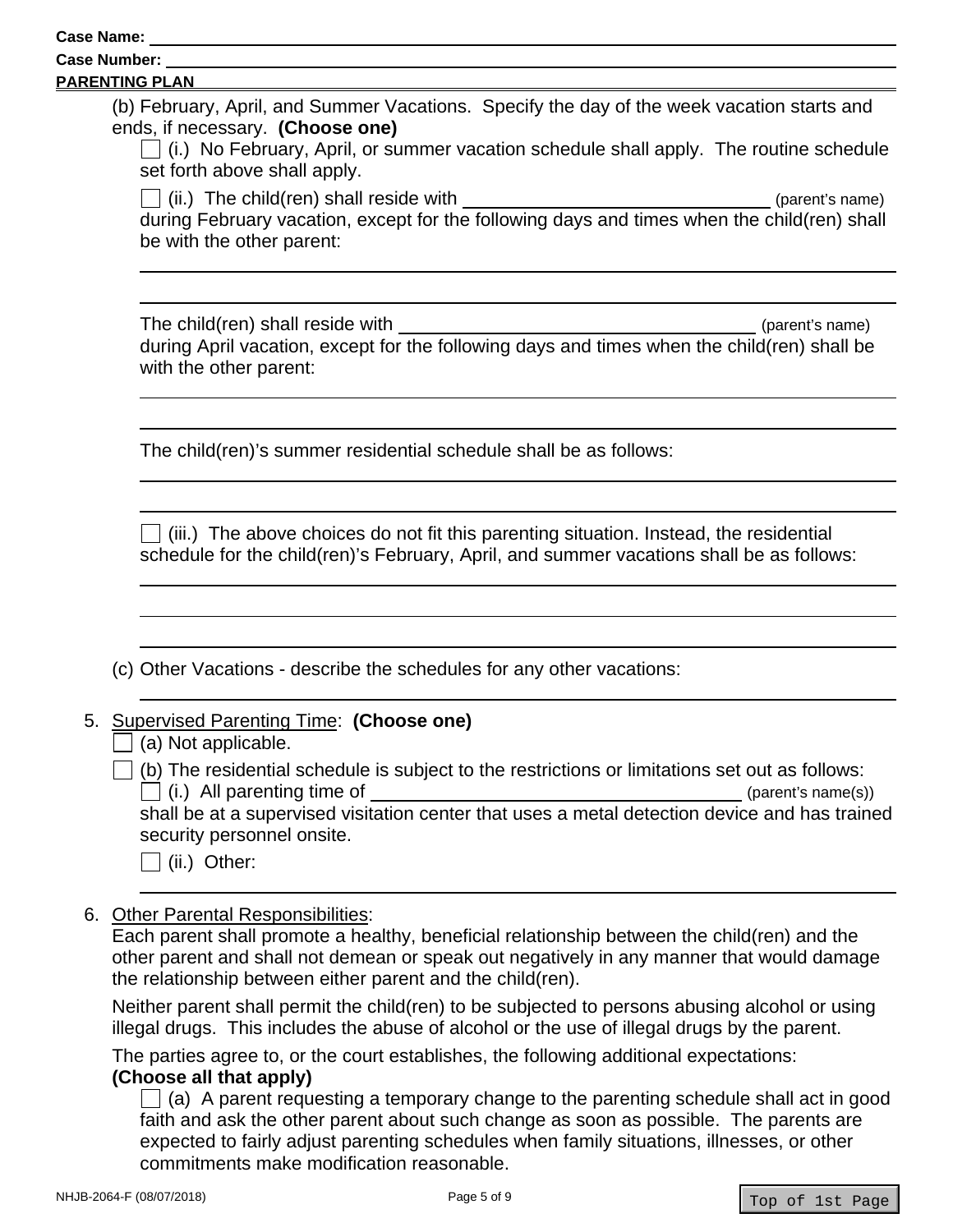**Case Number:** 

| <b>PARENTING PLAN</b> |  |  |
|-----------------------|--|--|
|                       |  |  |

 $\overline{a}$ 

residence, for a period reasonably expected to last longer than hours, then the  $\Box$  (b) If a parent requires child care by some person who does not reside in his or her other parent shall be offered the opportunity to parent the child. This section does not apply to regularly scheduled day care.

 $\Box$  (c) Each parent shall supply the appropriate child(ren)'s clothing for them for their scheduled time with the other parent. These clothes are to be considered the child(ren)'s clothes and shall be returned with the child(ren).

 $\Box$  (d) Each parent shall be responsible for ensuring that the child(ren) attend regularly scheduled activities, including but not limited to sports and extra-curricular activities, while the child(ren) are with that parent.

 $\vert \ \vert$  (e) As the child(ren) get older, their individual interests may impact the parenting schedule set forth in this parenting plan. Each parent shall be flexible in making reasonable adjustments to the parenting schedule as the needs and interests of their maturing children require.

 $\Box$  (f) Other Parenting Responsibilities:

# **C. Legal Residence of a Child for School Attendance: (Choose one)**

| $\Box$ 1. The parties agree that, as allowed by RSA 193:12, II(a)(2) their child's legal residence for |                 |
|--------------------------------------------------------------------------------------------------------|-----------------|
| school attendance purposes shall be                                                                    | (parent's name) |
| residence. See the attached Agreement and Parenting Plan Order Designating School District             |                 |
| (NHJB 2763-F). Each parent shall furnish a copy of the Agreement to the school district in which the   |                 |
| parent resides.                                                                                        |                 |
|                                                                                                        |                 |

 $\Box$  2. The court orders that the child(ren) shall attend school in the school district where parent (parent's name) resides.

 responsibility resides. Under this plan, that parent is  $\Box$  3. The child(ren) shall attend school in the school district where the parent with sole residential

4. Other provisions regarding school:

# **D. Transportation and Exchange of the Child(ren): (Choose all that apply**)

 $\Box$  1. Transportation arrangements for the child(ren) between parents shall be as follows:

 $\Box$  2. Unless both parents agree upon a different meeting place, the exchange of the child(ren) shall be at:

3. Transportation costs shall be shared as follows:

4. Other:

 $\overline{a}$ 

 $\overline{a}$ 

 $\overline{a}$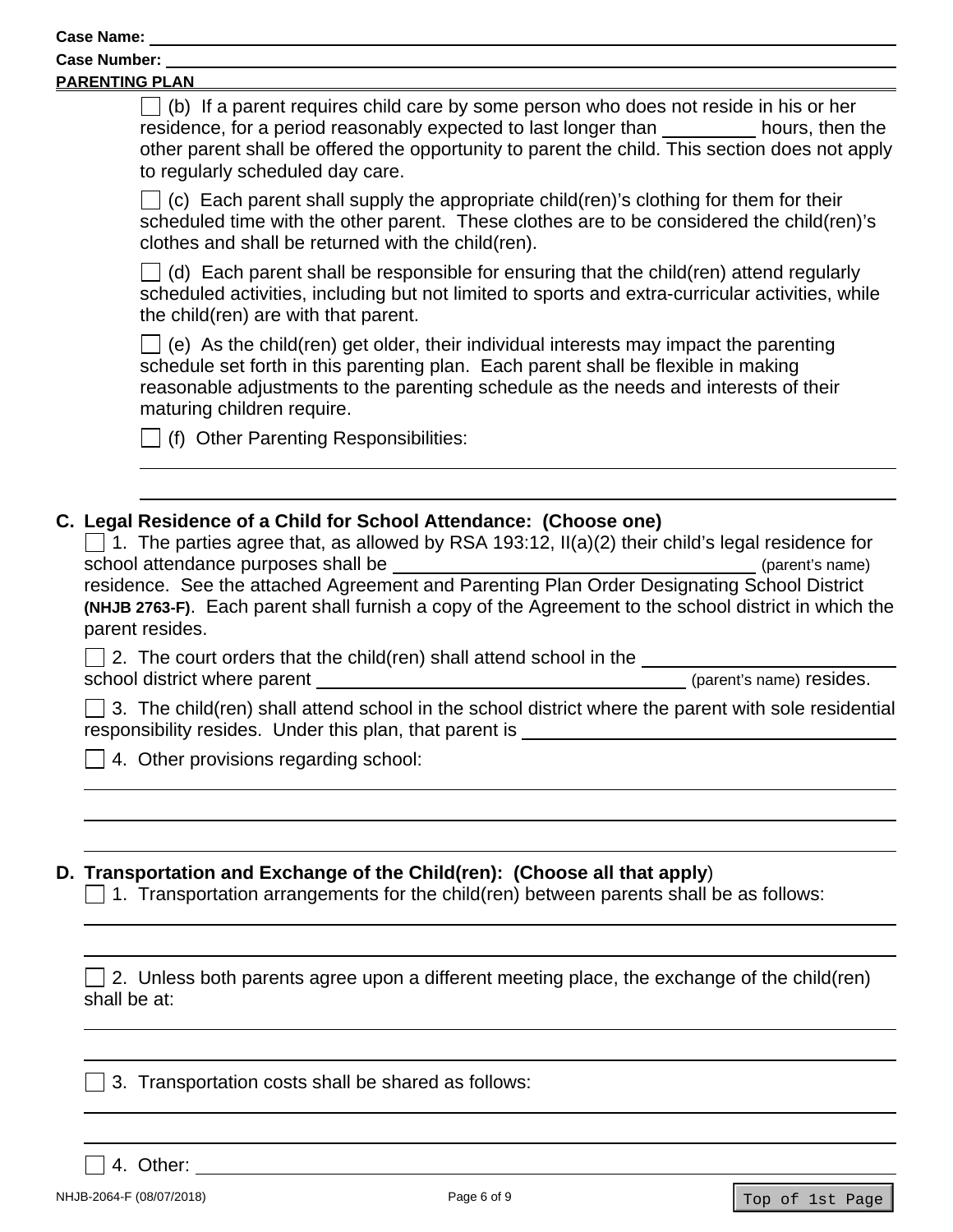**Case Name:** 

### **PARENTING PLAN**

#### **E. Information Sharing and Access, Including Telephone and Electronic Access:** Unless there is a court order stating otherwise:

Both parents have equal rights to inspect and receive the child(ren)'s school records, and both parents are encouraged to consult with school staff concerning the child(ren)'s welfare and education. Both parents are encouraged to participate in and attend the child(ren)'s school events.

Both parents have equal rights to inspect and receive governmental agency and law enforcement records concerning the child(ren).

Both parents have equal rights to consult with any person who may provide care or treatment for the child(ren) and to inspect and receive the child(ren)'s medical, dental or psychological records, subject to other statutory restrictions.

Each parent has a continuing responsibility to provide a residential, mailing, or contact address and contact telephone number to the other parent.

Each parent has a continuing responsibility to notify the other parent of any emergency circumstances or substantial changes or decisions affecting the child(ren), including the child(ren)'s medical needs, as close in time to the emergency circumstance as possible.

# 1. Parent-Child Telephone Contact: **(Choose one)**

The children shall be given privacy during their conversations with either parent. While the child(ren) reside with one parent, the other parent shall be permitted to speak by telephone with the child(ren):

- $\Box$  (a) At reasonable times.
	- (b) At the following times only: \_
	- (c) Other:

 $\overline{a}$ 

# 2. Parent-Child Written Communication: **(Choose one)**

 $\Box$  (a) Both parents and child(ren) shall have the right to communicate in writing or by emailing during reasonable hours without interference or monitoring by the other parent.

 $\Box$  (b) Specific agreements/orders regarding written or e-mail access between child(ren) and parent(s):

## **F. Relocation of a Residence of a Child: (Choose one)**

 later determined by the court. In general, either parent may move the child's residence if it results  $\Box$  1. The relocation of a child's residence in which s/he lives at least 150 days per year is governed by RSA 461-A:12. Any time after the filing of a parenting or divorce petition, a parent shall not relocate the residence of a child without a court order unless: 1) relocation results in the residence being closer to the other parent, or 2) relocation is to any location within the child's current school district, or 3) relocation is necessary to protect the safety of the parent or child, or both, as in the parents living closer and if it will not affect the child's school enrollment. Prior to relocating the child's residence farther from the other parent or in such a way that school enrollment will be impacted, the parent shall provide reasonable notice to the other parent. For purposes of this section, 60 days notice shall be presumed to be reasonable unless other factors are found to be present or the parents have a written agreement to the contrary. At the request of either parent, the court shall hold a hearing on the relocation issue. Either parent may request that the court issue ex parte orders as provided in RSA 461-A:9 to prevent or allow relocation of the child(ren).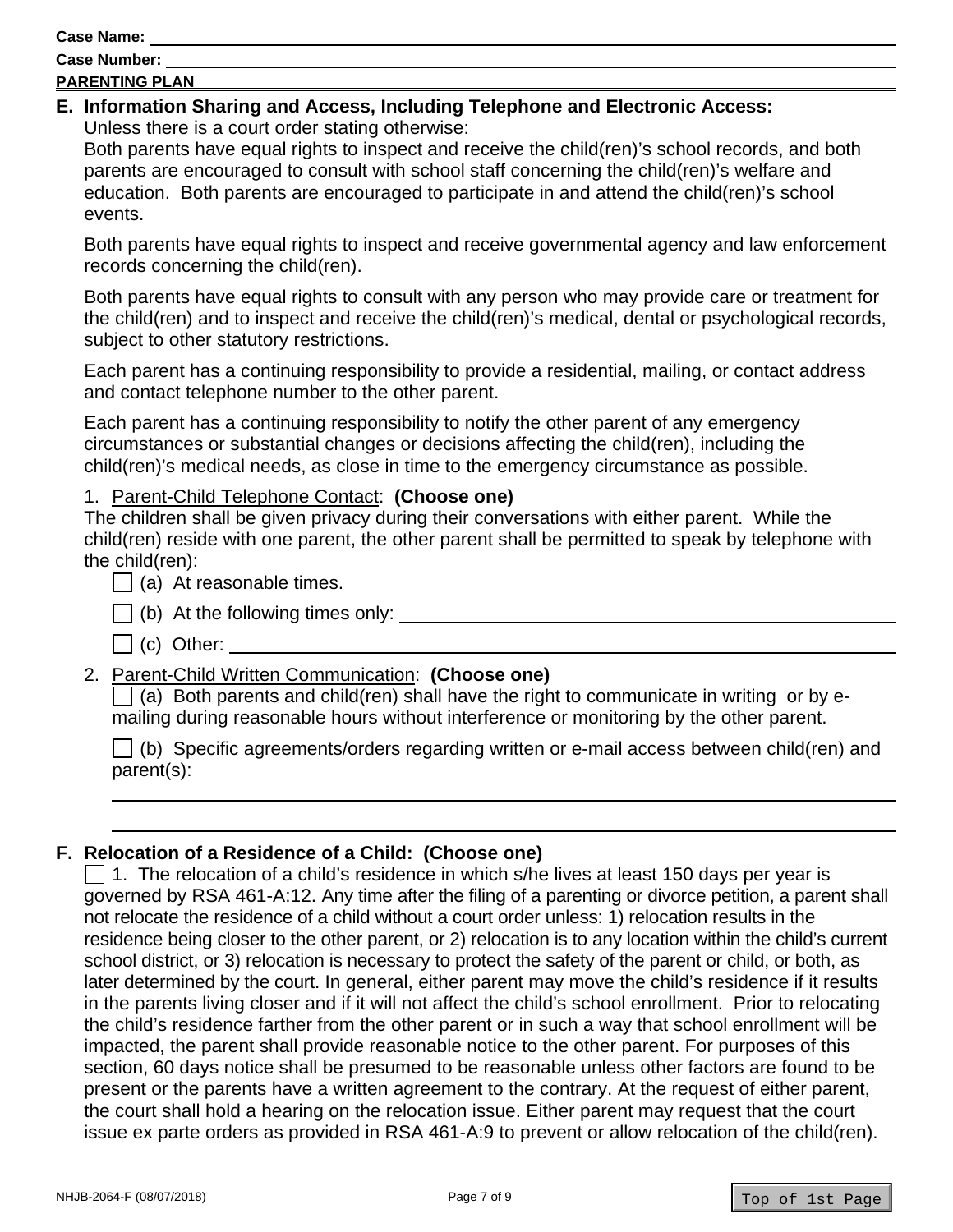| <b>Case Name:</b> |  |
|-------------------|--|
|                   |  |

| <b>Case Number:</b> |  |
|---------------------|--|
|                     |  |

#### **PARENTING PLAN**

| $\Box$ 2. This parenting plan shall expressly govern the relocation issue as follows:           |
|-------------------------------------------------------------------------------------------------|
| In addition to the provisions of RSA 461-A:12, this plan shall include the following relocation |
| details:                                                                                        |
|                                                                                                 |

## **G**. **Procedure for Review and Adjustment of Parenting Plan: (Choose one)**

 $\Box$  1. The parents shall meet as set out below to review this parenting plan and the well-being of the child(ren). Any agreed-on changes shall be written down and shall include the grounds for modification from those listed in RSA 461-A:11. (Found at:

 $\overline{a}$ http://www.gencourt.state.nh.us/rsa/html/XLIII/461-A/461-A-11.htm) Any agreement shall be signed by both and filed with the court. (Each should keep a copy.) **Choose (a), (b), (c), or (d).**   $\Box$  (a) Meetings shall be in (month).

 $\Box$  (b) Meetings shall be yearly.

 $\Box$  (c) Meetings shall be every 2 years.

 $\Box$  (d) Meetings shall not be on a set schedule but shall be as often as necessary for the benefit of the child(ren).

2. Other:

# **H. Method(s) for Resolving Disputes: (Choose one)**

 $\Box$  1. In the future, if the parents have a disagreement about parenting issues, the parents shall try to work it out in the best interest of the child(ren). They are encouraged to seek the help of a neutral third party to assist them. If the parents are unable to work out the disagreement they may ask the court to decide the issue.

2. Other:

 $\overline{a}$ 

# **set forth in the number of attached pages. I. Other parenting agreements important to the parents or child(ren) are listed below or are**